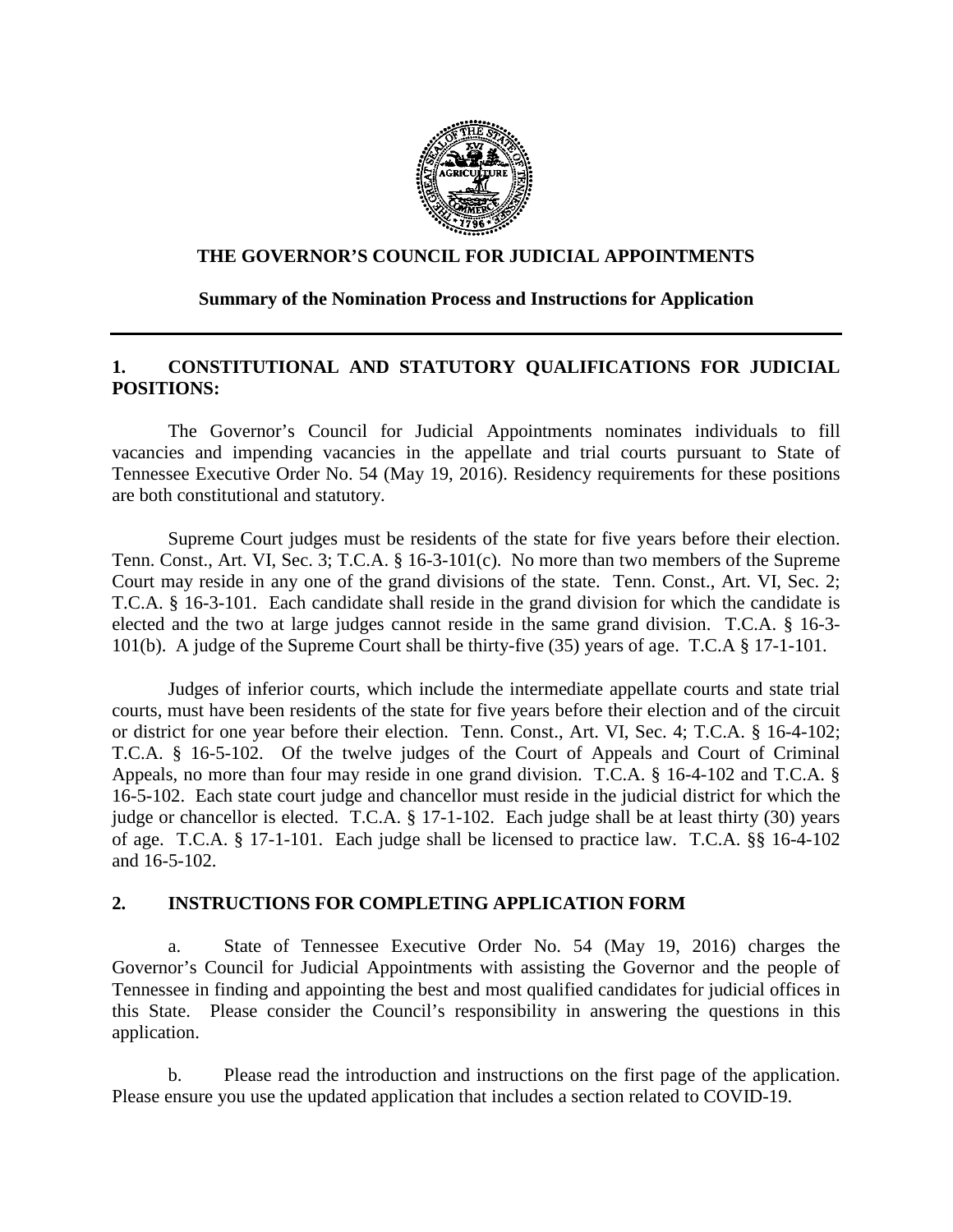c. Please type all answers. The application is available in Microsoft Word format on the Administrative Office of the Courts' website: [www.tncourts.gov](http://www.tncourts.gov/)

d. Please answer all application questions completely. If a question does not apply, type "Not applicable" in the space provided. If information is not available, type "Not available" and state your reason(s) for the unavailability.

e. The original application form should be unbound and printed only on one side of the paper. Any attachments should be copied front and back. You must also submit one (1) digital copy with electronic or scanned signature via email to [ceesha.lofton@tncourts.gov,](mailto:ceesha.lofton@tncourts.gov) or via another digital storage device such as a flash drive.

f. Applications and questions must be submitted to:

## **The Governor's Council for Judicial Appointments c/o Administrative Office of the Courts ATTN: Ceesha Lofton Suite 600, Nashville City Center 511 Union Street Nashville, TN 37219 (615) 741-2687**

g. **PLEASE NOTE:** Applicants must send their application packages to the address immediately above via a traceable delivery service or by hand-delivery by the application deadline. If hand-delivering application package to the AOC, you must contact Ceesha Lofton at [ceesha.lofton@tncourts.gov](mailto:ceesha.lofton@tncourts.gov) or by calling 615-741-2687, Ext. 1090 by 4:30 p.m. Central Time the day before the application deadline in order to arrange for delivery of application packages. This requirement for hand-delivered application packages is to ensure compliance with the building's mandatory COVID-19 health and safety measures.

h. Application packages are public record once they are filed with the Administrative Office of the Courts.

# **3. SUMMARY OF THE NOMINATION PROCESS**

a. State of Tennessee Executive Order No. 54 (May 19, 2016) requires at least one public meeting/hearing at which the Governor's Council for Judicial Appointments considers the applicants for the judicial nominations to the Governor. The date, time, and location of the public meeting of the Council will normally be given in the notice of the vacancy, but may be given in a separate notice. You may visit the website of the Administrative Office of the Courts or call Ceesha Lofton at the Administrative Office of the Courts to check the time and location of the public meeting. The hearings, interviews and voting of the Council are open to the public and the public may arrange through the Administrative Office of the Courts to submit oral or written statements concerning individual applicants.